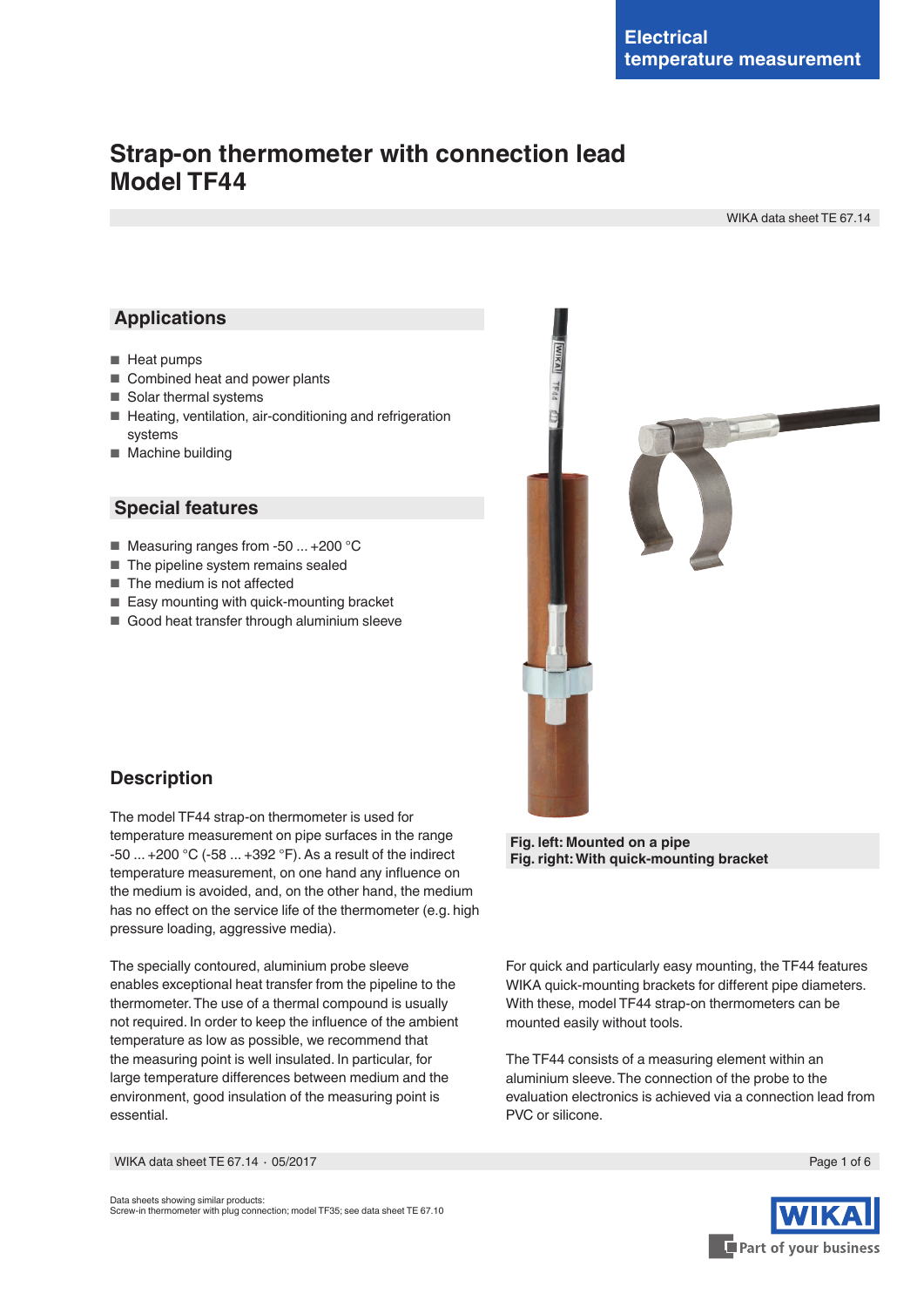# **Measuring element**

WIKA standardly uses the following measuring elements for the model TF44 strap-on thermometer:

- Pt1000, class B per DIN EN 60751
- Pt100, class B per DIN EN 60751
- $\blacksquare$  NTC 10 k, B (25/85) = 3976
- $\blacksquare$  NTC 5 k, B (25/85) = 3976
- $\blacksquare$  NTC 2.7 k, B (25/85) = 3977
- KTY and others on request

Platinum elements offer the advantage of meeting international standards (IEC/EN 60751). Due to material- and production-specific criteria, a standardisation of semiconductor elements, e.g. NTCs and KTY, is not possible. For this reason their interchangeability is limited.

Further advantages of platinum elements are: better long-term stability and better behaviour over temperature cycles as well as a wider temperature range.

High measurement accuracy and linearity are also possible with NTCs, but only in a limited temperature range.

This is set against the lower temperature sensitivity of platinum elements.

### **Strengths and weaknesses of the different measuring elements**

|                                           | <b>NTC</b> | <b>Pt100</b> | <b>Pt1000</b> | <b>KTY</b> |
|-------------------------------------------|------------|--------------|---------------|------------|
| Temperature range                         |            | $^{++}$      | $^{++}$       |            |
| <b>Accuracy</b>                           |            | $^{++}$      | $^{++}$       |            |
| Linearity                                 |            | $^{++}$      | $^{++}$       | $^{++}$    |
| Long-term stability                       | $\ddot{}$  | $^{++}$      | $^{++}$       | $\ddot{}$  |
| <b>International standards</b>            |            | $^{++}$      | $^{++}$       |            |
| <b>Temperature sensitivity</b><br>[dR/dT] | $++$       |              | $\ddot{}$     | $\div$     |
| Impact of the connection<br>lead          | $++$       |              | $\ddot{}$     | $\ddot{}$  |

### **Connection method**

The lead resistance of the connection lead affects the measured value of 2-wire connections and must be taken into consideration.

For copper cable with cross-section 0.22 mm<sup>2</sup> the following value applies:  $0.162 \Omega/m \rightarrow 0.42 \degree C/m$  for Pt100

With a Pt1000 measuring element, the influence of the connection lead of 0.04 °C/m is a factor of 10 lower.

Strap-on thermometers generally have no contact with the medium being measured. Equally, the influence of the ambient temperature can only be kept low through very good insulation.

A high-accuracy determination of the temperature of the medium is therefore not possible with this type of measurement.

In order to keep the cost of the measuring point low and to minimise the influence of the connection lead, as standard, we offer our strap-on thermometers with Pt1000 in a 2-wire connection.

### **Characteristic curves**

The following characteristic curves show the typical curve shapes for the standard WIKA measuring elements, depending on the temperature and the typical tolerance curves.

■ Typical characteristic curves



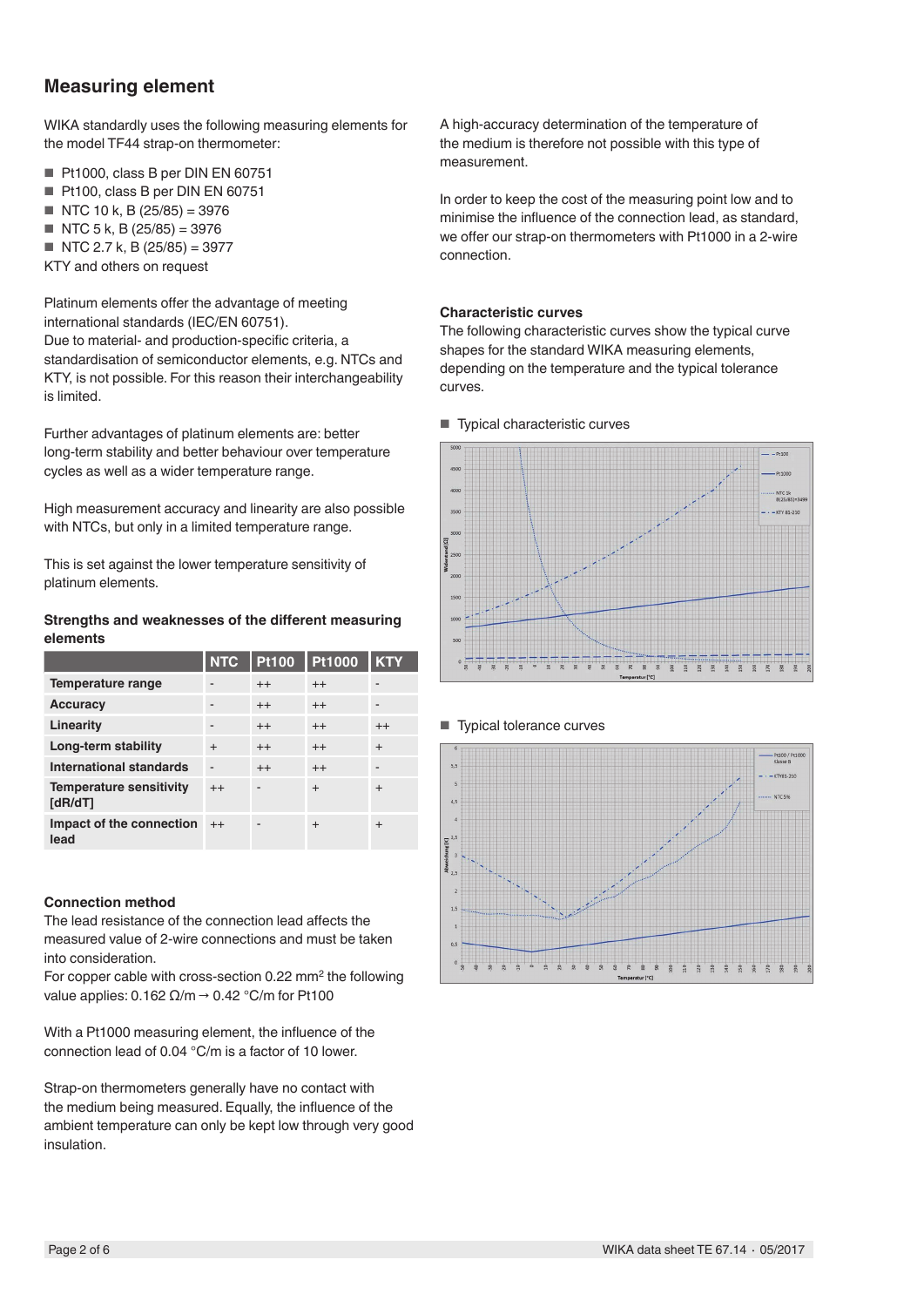## **Temperature ranges**

### **Medium temperature (measuring range)**

Since the measuring element is in direct contact with the connection lead, the measuring range of the strap-on thermometer is dependent, on one hand, on the measuring element and, on the other, on the insulation material of the connection lead:

| Insulation material of<br>the connection lead | Measuring range |
|-----------------------------------------------|-----------------|
| <b>PVC</b>                                    | $-20$ $+105$ °C |
| <b>Silicone</b>                               | $-50+200$ °C    |

| Measuring element | <b>Measuring range</b> |
|-------------------|------------------------|
| <b>NTC</b>        | $-30+130$ °C           |
| <b>Pt100</b>      | $-50+200$ °C           |
| Pt1000            | $-50$ $+200$ °C        |
| <b>KTY</b>        | $-50 - +150$ °C        |

#### **Ambient temperature**

The maximum permissible ambient temperature depends on the insulation material of the connection lead.

## **Probe sleeve**

#### **Material**

■ Aluminium

The thermal conductivity of aluminium is around twice as high as that of brass, and several times higher than that of stainless steel. Because of this, there is an optimal heat transfer to the measuring element.

#### **Dimensions**

 $\blacksquare$  6 x 6 mm square section with groove for pipe mounting

Due to the extremely small probe sleeve, the heat dissipation is reduced to the minimum. The installation of insulation is also made much easier by this. Together with good insulation of the measuring point, with the TF44, the best possible measuring result for a strap-on thermometer can be achieved.

## **Response time**

The response time of a thermometer is strongly influenced by ■ the probe sleeve

- 
- the heat transfer to the measuring element
- the flow rate of the medium

Through the selection of aluminium for the probe sleeve and the design of the model TF44 thermometer, there is an optimal heat transfer from medium to measuring element.

Quick temperature changes cannot, however, be detected satisfactorily with a strap-on thermometer. In such a case, invasive temperature measurement is needed. For this application, we recommend our model TF35 (see data sheet TE 67.10) and model TF37 (see data sheet TE 67.12) screw-in thermometers.

# **Connection lead**

In order to be matched to the prevailing environmental conditions, connection leads are available with different insulation materials.

The lead ends can also be supplied with blank bare wires, end splices or ready-made with customer-specific plug connector.

The following table gives an overview of the main characteristics of insulation materials available for the TF44.

| <b>Insulation material</b>            |              | <b>PVC</b>               | <b>Silicone</b>        |
|---------------------------------------|--------------|--------------------------|------------------------|
| <b>Highest working temperature</b>    |              | 105 °C                   | 200 °C                 |
| Flammability                          |              | self-<br>extinguishing   | self-<br>extinguishing |
| <b>Water absorption</b>               |              | slight                   | slight                 |
| <b>Suitability for steam</b>          |              | good                     | limited                |
| <b>Chemical resistance</b><br>against | Dilute bases | $+$                      | $^{+}$                 |
|                                       | Dilute acids | $+$                      | $^{+}$                 |
|                                       | Alcohol      | $\ddot{}$                | $^{+}$                 |
|                                       | Petrol       | $^{+}$                   |                        |
|                                       | Benzene      | $\overline{\phantom{a}}$ |                        |
|                                       | Mineral oil  | $\ddot{}$                | $\ddot{}$              |

Legend:

+ resistant

- not resistant

The values given in the table are only given as guide values, and are not to be used as the minimum requirements in specifications.

For the model TF44 strap-on thermometer, as standard, we offer PVC or silicone-insulated connection leads with a crosssection of  $0.22$  mm<sup>2</sup> (24 AWG).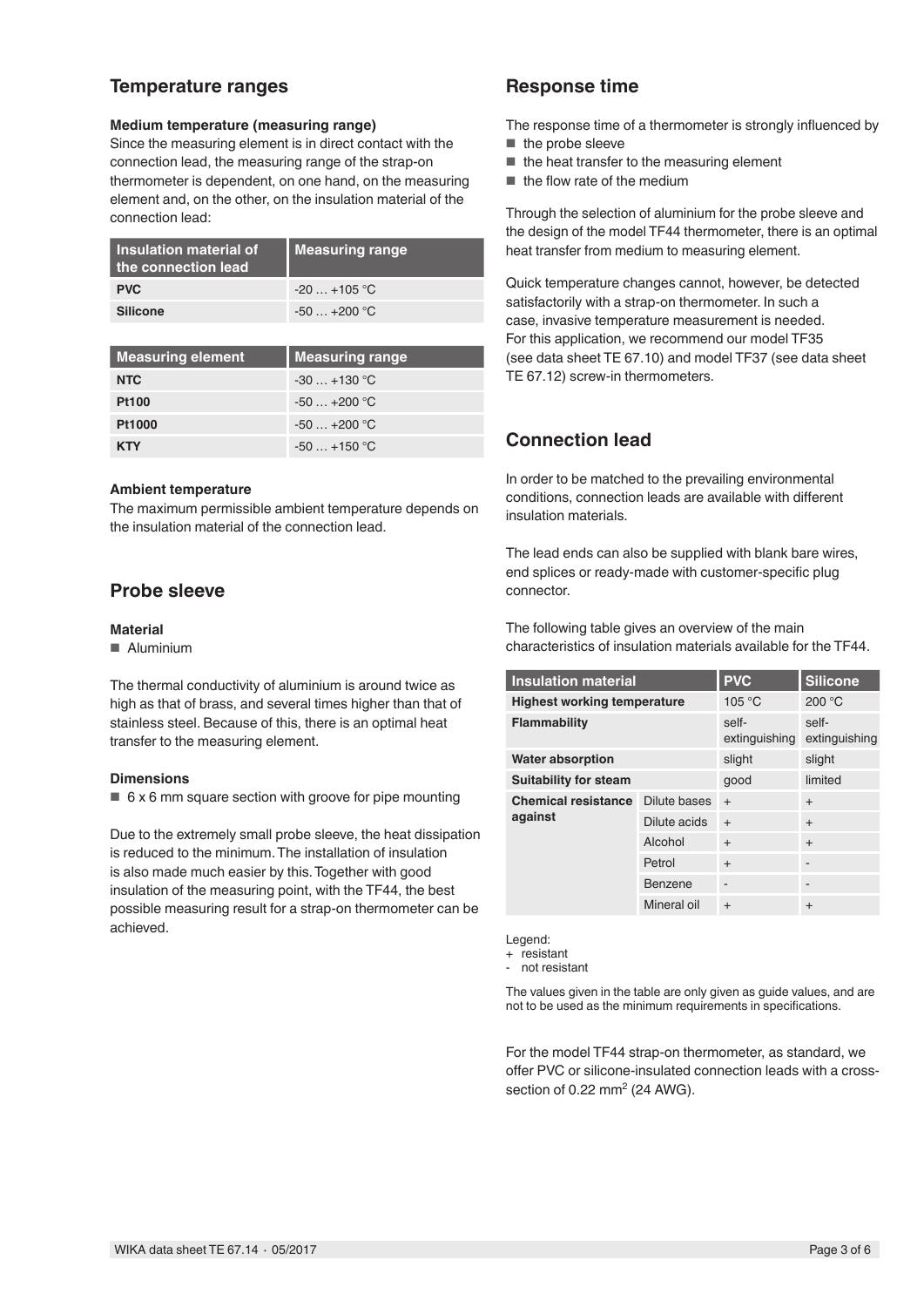## **Vibration resistance**

The typical uses for the model TF44 strap-on thermometers are those areas where only low to medium vibration levels occur. Nevertheless, the probes have been designed in such a way that the acceleration values, defined in IEC/EN 60751, of 3 g can generally be exceeded for higher demands.

Depending on the version, installation situation, medium and temperature, the vibration resistance can be up to 6 g.

## **Shock resistance**

Up to 100 g, depending on version, installation situation and temperature

# **Electrical connection**

- Blank bare wires
- End splices
- Connector to specification

### **Ingress protection**

IP66, IP67

### **Accessories**

The model TF44 thermometers have been developed for mounting on pipes. Mounting is particularly easy and time-saving with WIKA's own quick-mounting brackets, designed specifically for the TF44 in galvanised spring steel, which is available for different pipe diameters from 12 to 42 mm.

Due to the materials, the geometry and the construction of the TF44, it is not necessary to apply thermal compound between the probe sleeve and the pipeline. If desired anyway, a small quantity of thermal compound is sufficient.

When ordering, it is also possible to select quick-mounting brackets or worm-drive hose clips as well as thermal compound. Furthermore, these are available separately as accessory articles.

On ordering separately, please give the order number!

| <b>Article</b>                           |                             | Order number |  |  |
|------------------------------------------|-----------------------------|--------------|--|--|
| Quick-mounting bracket, galvanised steel |                             |              |  |  |
|                                          | for pipe diameter 12  15 mm | 14145991     |  |  |
|                                          | for pipe diameter 19  22 mm | 14100349     |  |  |
|                                          | for pipe diameter 25  28 mm | 14100347     |  |  |
|                                          | for pipe diameter 32  35 mm | 14149603     |  |  |
|                                          | for pipe diameter 39  42 mm | 14149604     |  |  |
| Worm-drive hose clip, galvanised steel   |                             |              |  |  |
|                                          | Clamping range 16  27 mm    | 14050509     |  |  |
|                                          | Clamping range 25  40 mm    | 14049067     |  |  |
|                                          | Clamping range 40  60 mm    | 14050517     |  |  |
|                                          | Clamping range 60  80 mm    | 14050518     |  |  |
|                                          | Clamping range 80  100 mm   | 14041143     |  |  |
| Silicone thermal compound paste          |                             |              |  |  |
|                                          | 1 g syringe                 | 11516870     |  |  |
|                                          | $100$ g tube                | 1606212      |  |  |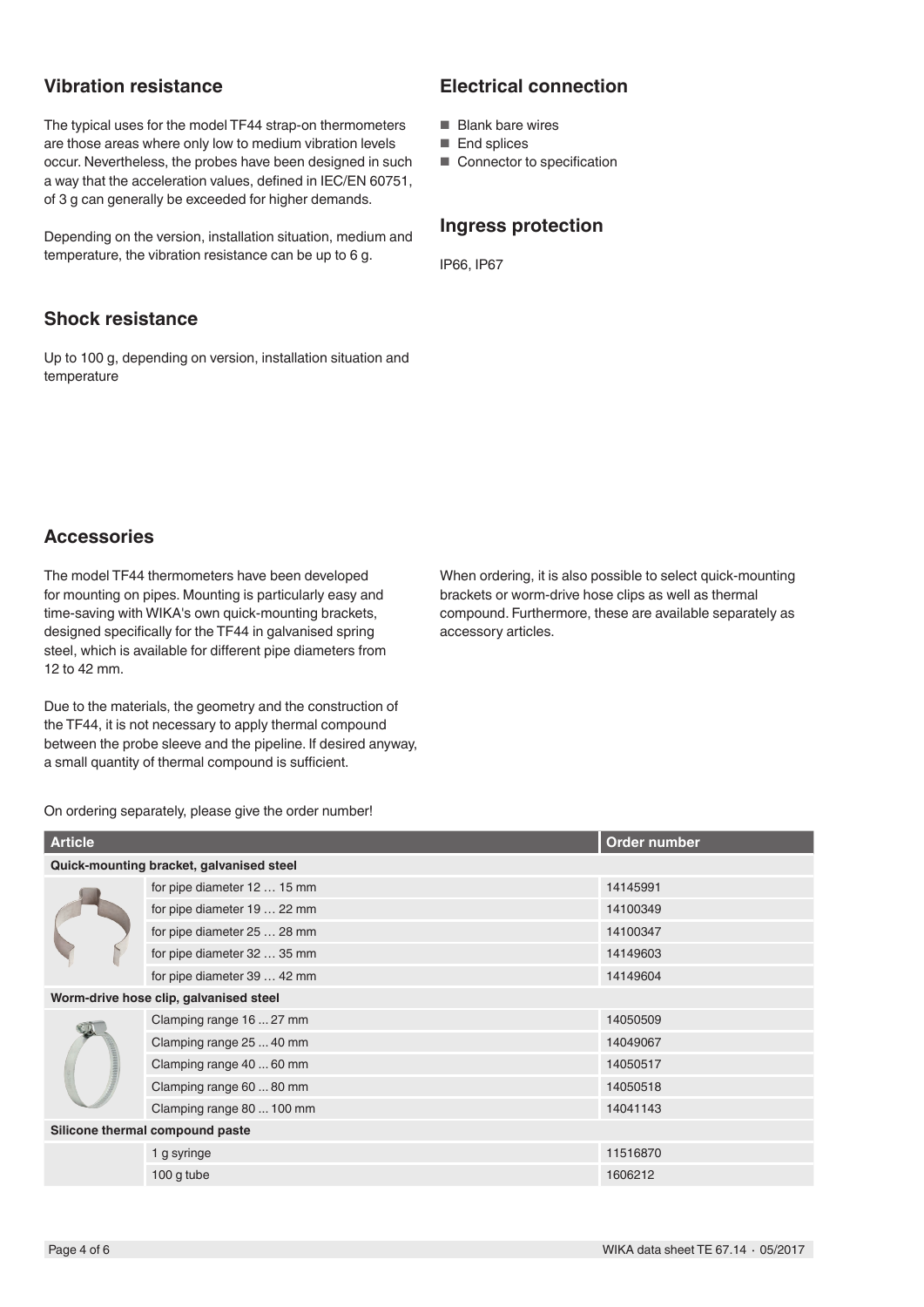# **Dimensions in mm**

### **Model TF44 with blank bare wires, with end splices**



### **Model TF44 with connector**

14045609.01



#### Legend:<br>W Ca Cable length